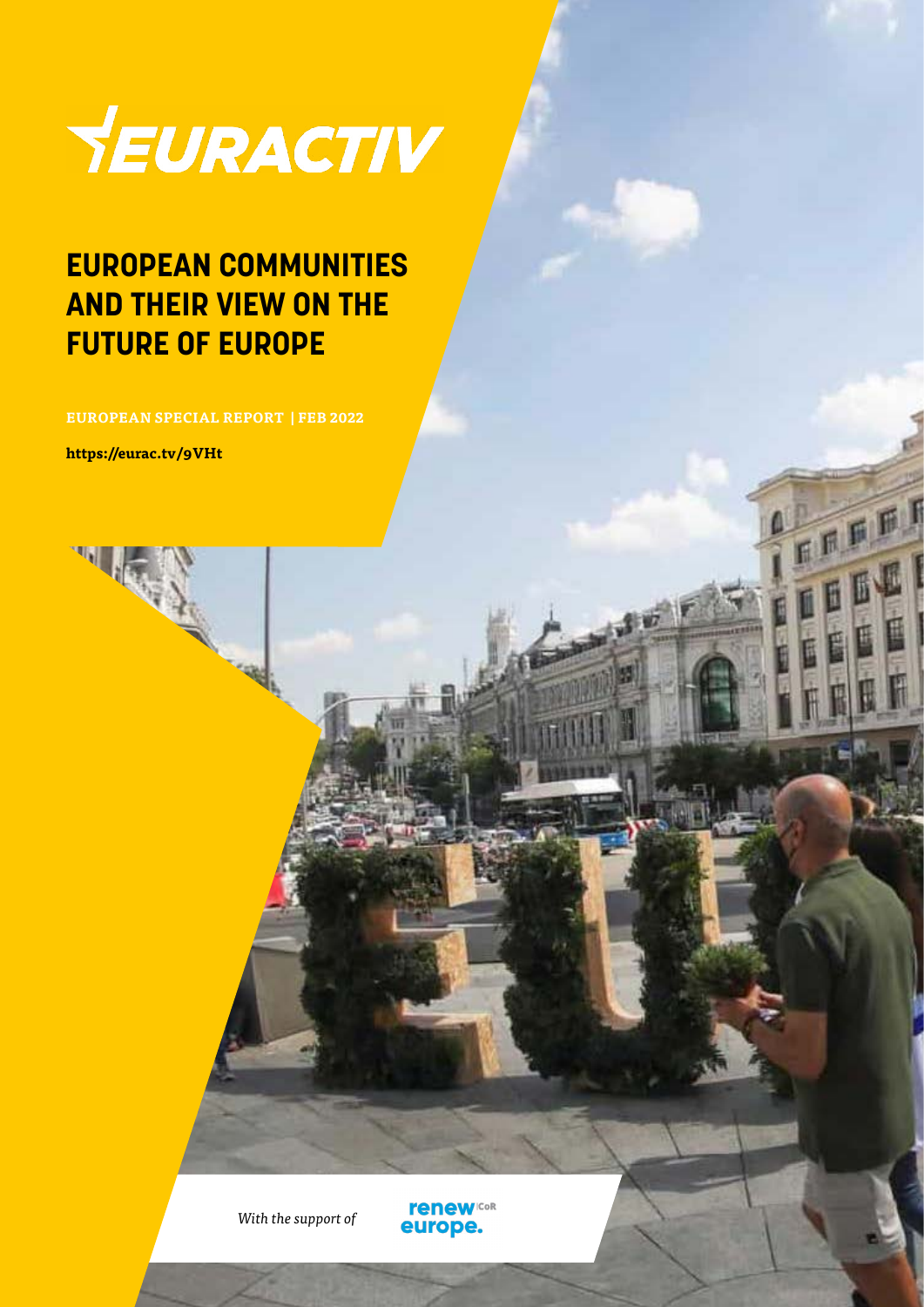

### **EUROPEAN COMMUNITIES AND THEIR VIEW ON THE FUTURE OF EUROPE**

#### **EUROPEAN SPECIAL REPORT**

**https://eurac.tv/9VHt**

*The Conference on the Future of Europe is a chance to address the most prominent issues in Europe's regions and translate them into proposals for the future of the bloc, regional stakeholders say.*

*According to EU Cohesion Commissioner Elisa Ferreira, ignoring geography and territory in EU policymaking could lead to what one of the recent Commission studies [described](https://www.euractiv.com/section/agriculture-food/news/eu-to-fight-geography-of-discontent-with-new-vision-for-rural-areas/) as 'geography of discontent'.*

*From the capital cities to regions and to rural communities – the rural-urban divide across Europe is a concern from an economic, social and democratic point of view, with EU citizens bearing the brunt of their region's medium and long-term challenges.*

*Almost 30% of the European population – 137 million people in total – live in rural or remote areas, which stretch over 80% of the EU's territory.*

*Experts and EU policymakers alike have identified the Conference on the Future of Europe as a potential tool to make the voice of European citizens from across different European communities and regions heard.*

*This Special Report looks into what they expect from the EU for their future development.*

*Languages: [Français](https://www.euractiv.fr/section/avenir-de-lue/special_report/european-communities-and-their-view-on-the-future-of-europe/?_ga=2.2282873.837121459.1644914113-1399841842.1643883858) | [Deutsch](https://www.euractiv.de/section/europakompakt/special_report/europaeische-gemeinden-und-ihre-vorstellungen-von-europas-zukunft/?_ga=2.2282873.837121459.1644914113-1399841842.1643883858)*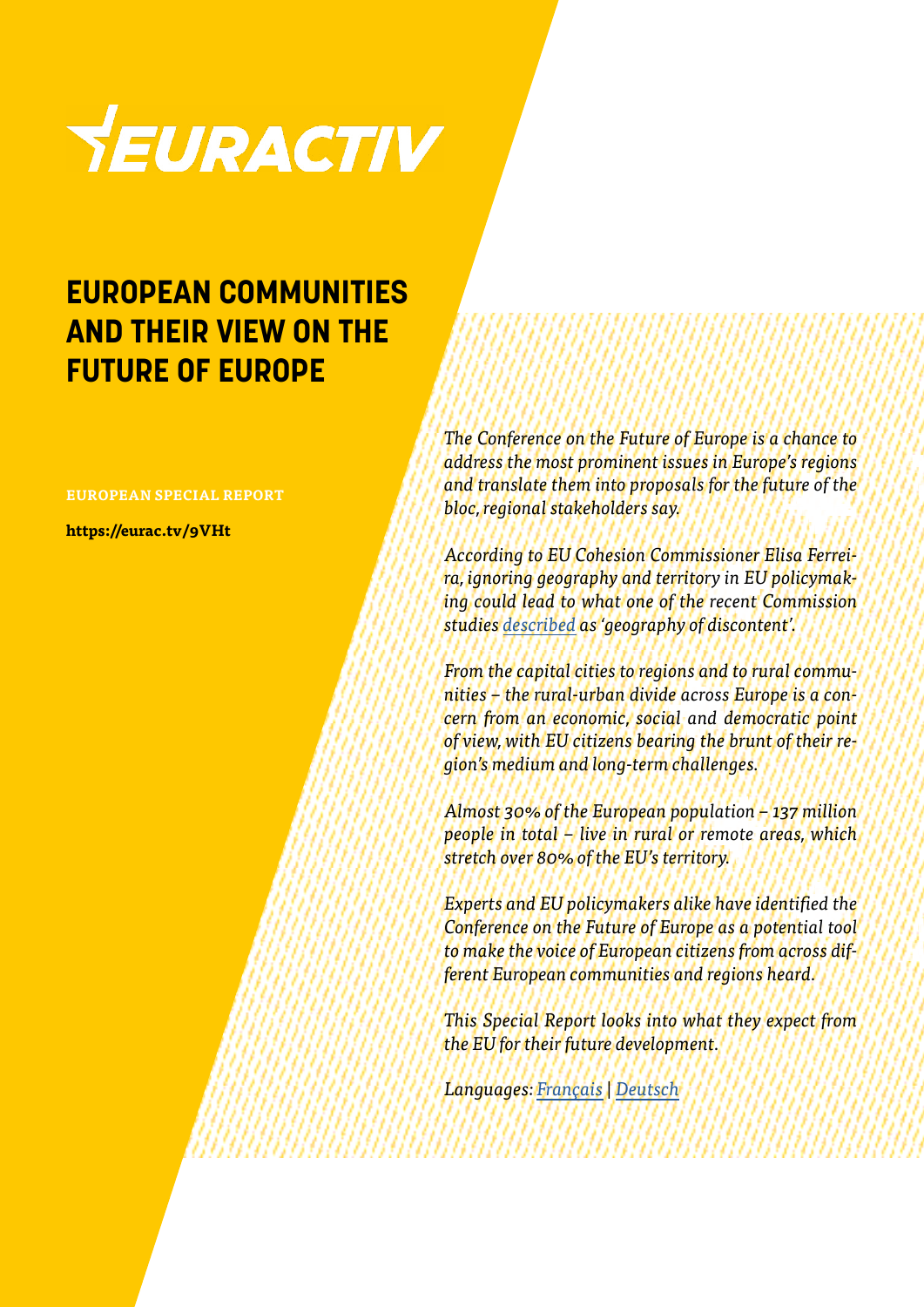### Contents

**4**

**6**

**8**

**12**

**14**

Local communities ask for bottom-up approach in blocwide democracy experiment

Bratislava mayor: Where national governments fail, cities step up for democracy

> EU should not be 'just a bank account', French mayor says

Germany's core industrial region aims for transformation **10**

La Rioja representative: Future of Europe linked to future of regions

> Changing the lives of Bulgaria's mountainous communities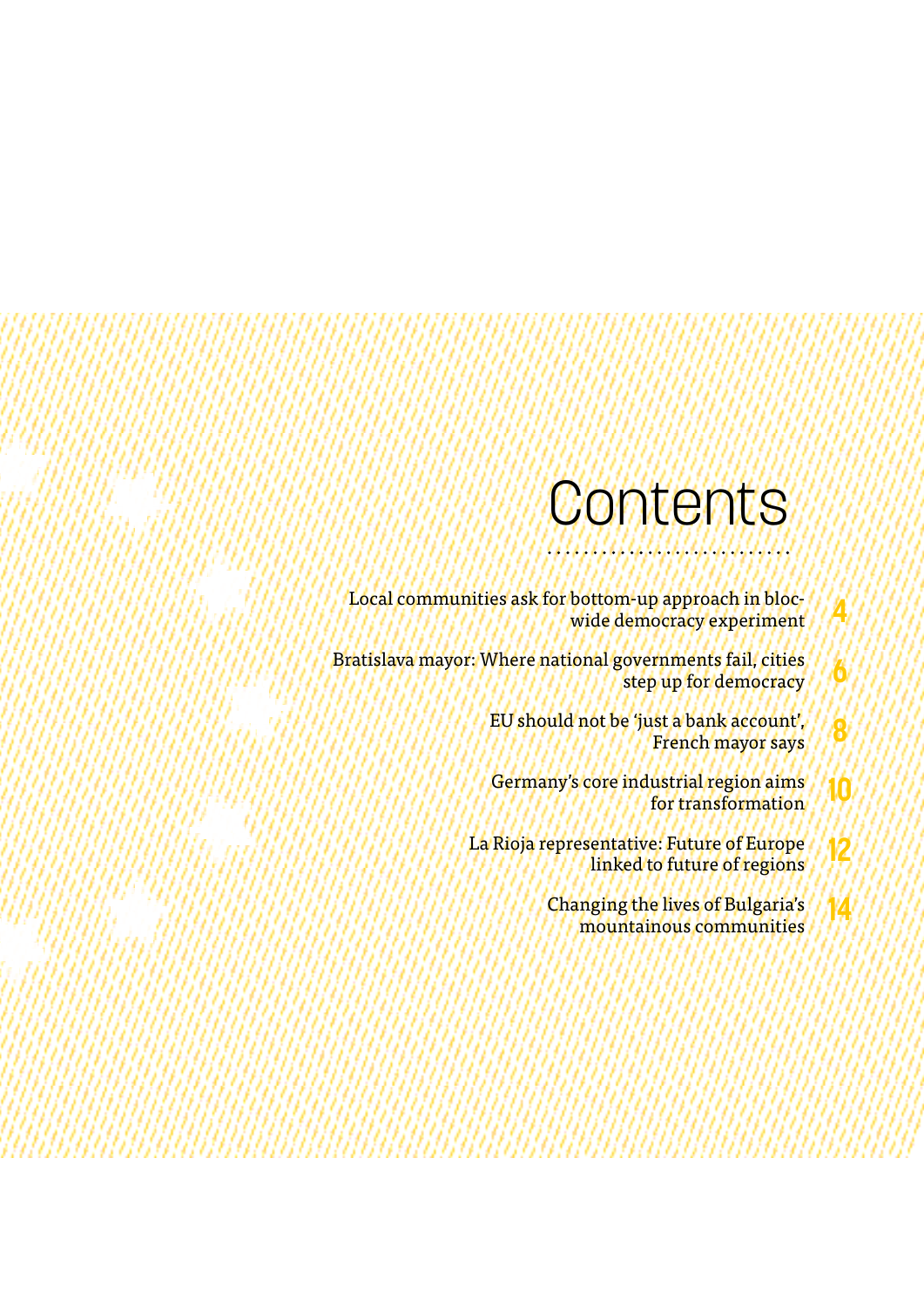# Local communities ask for bottom-up approach in bloc-wide democracy experiment

#### *B y A l e x a n d r a B r z o z o w s k i | E U R A C T I V. c o m*



#### Languages: [Spanish](https://euroefe.euractiv.es/section/europa-de-las-regiones/linksdossier/ciudadanos-piden-subsidiariedad-impulsar-regiones-comunidades-europa/)

L ocal citizens' panels indicate an appetite for ambitious EU reforms in the process of the Conference on the Future of Europe (CoFoE). Many policies could also benefit from a bottom-up and more regional approach, stakeholders argue.

In January, citizens from 12 municipalities and regions from eight different countries gathered for a [citizens dialogue,](https://futureu.europa.eu/processes/OtherIdeas/f/7/meetings/107515?filter%5Bactivity%5D=all&filter%5Bcountry%5D%5B%5D=&filter%5Bdate%5D%5B%5D=&filter%5Bdate%5D%5B%5D=upcoming&filter%5Bmeeting_report%5D=&filter%5Borigin%5D%5B%5D=&filter%5Bsearch_text%5D=&filter%5Bstate%5D=&filter%5Btype%5D%5B%5D=&filter%5Btype%5D%5B%5D=hybrid) organised by the Renew Europe Group in the European Committee of the Regions (CoR), to discuss how issues in different policy areas could be solved at the local or regional level.

While the local citizens' panels

indicated an appetite for ambitious EU reforms in EU security, migration, climate, workers' rights, and the rule of law, local stakeholders' recommendations are pointing towards other areas that could be tackled through a bottom-up approach.

#### **COMMON STANDARDS**

Citizens from Autun (France), for example, called for harmonisation at the EU level of rules for accessibility, in particular in transport and establishments open to the public, as well as in public administrations.

Given the ageing of the majority of Europe's population, this increasingly important issue could be championed by lower levels of government.

"It's not a question of comparing one level of government against the other – both are needed, because one legislates (the national level) and the other implements (the local level), and in fact, there is also a European dimension to this," Autun's mayor, Vincent Chauvet, told EURACTIV.

According to him, many people with disabilities are not able to exercise their rights as EU citizens, in particular free movement throughout the bloc.

"Take, for example, someone in a wheelchair wanting to travel by train from France to Northern Europe. It's practically impossible," he said, pointing to the different rules in terms of accessibility for people of reduced mobility across different countries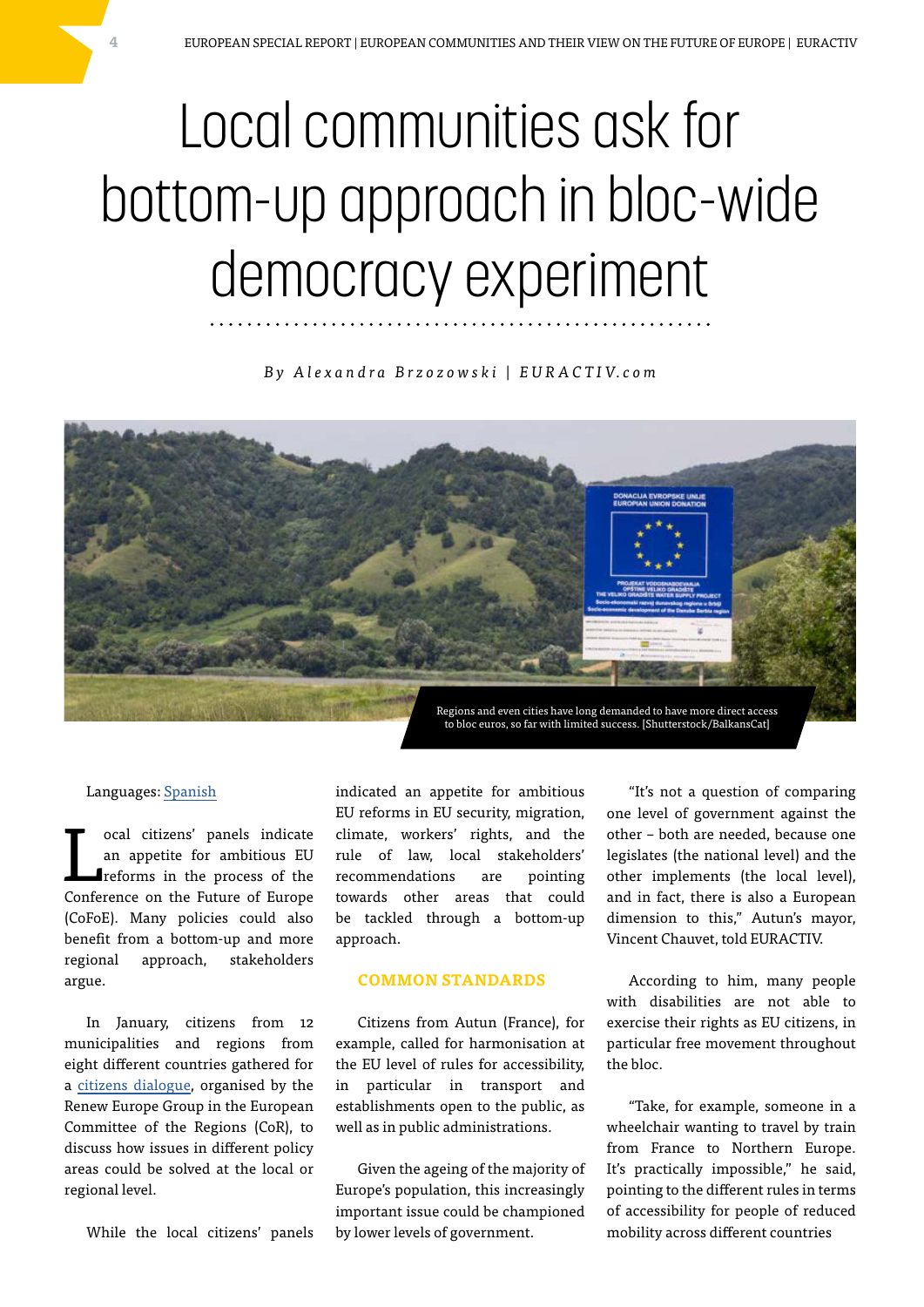This applies to transport but also to the hospitality industry, public facilities and spaces, Chauvet pointed out.

"For people in a wheelchair, the EU's internal borders present still very many barriers to travel, be it for professional reasons or tourism," he concluded.

Asked how the local level could help make mobility services more accessible to people with disabilities in a more efficient way than national governments, Chauvet said that "whatever changes are required will need EU legislation, transposed into national law, and then implemented at the local level".

This would include the need to ensure rules regarding accessibility are defined by people with disabilities, as well as the establishment of European committees bringing together users with accessibility issues to give input to the process.

"Until we have a common understanding throughout the EU about the obstacles faced by people with disabilities, their ability to experience their European citizenship will be diminished," Chauvet said.

#### **DIRECT EU FUNDING**

Another key issue raised by citizens is the way European funds find their way to local communities. With more than €330 billion in total budget, Cohesion Policy is the EU's main regional investment policy.

In the recommendation process, citizens from Alimos (Greece) and others suggested that European funds should go directly from the EU agencies to the local authorities.

This could, they argued, make it possible for EU citizens to see firsthand the direct European support

for their municipality or region and strengthen the role of local authorities in European policies.

"We strongly believe that European funding should be as close to citizens as possible," Michiel Rijsberman, Renew Europe Coordinator in the CoR's Territorial Cohesion (COTER) Commission and Regional Minister of Flevoland (Netherlands), told EURACTIV.

Regions and even cities have long demanded to have more direct access to bloc euros, so far with limited success.

This would often mean bypassing national governments, who are currently most often in charge of distributing the funds once the European Commission greenlights their plans.

From 2014, including stakeholders such as trade unions, local governments and civil society in coming up with programs under cohesion policy, the so-called partnership principle, is no longer simply a long-standing practice but a [legal obligation.](https://eur-lex.europa.eu/legal-content/EN/TXT/PDF/?uri=CELEX:32014R0240&:PDF)

However, players across the board have been saying European capitals are shirking on this responsibility.

"Involvement of subnational authorities by national governments results in better quality projects because they are able to quickly come up with executable projects together with regional partners," Rijsberman said, adding this would help bridge social, economic and territorial differences between European regions.

"Ultimately, it is in the interest of citizens and the EU itself to make the delivery of funds as efficient and effective as possible. Too often, the involvement of national

administrations simply delays the process or produces inefficient outcomes," concluded Rijsberman, who is also the rapporteur for the CoR on the financial rules applicable to the EU budget.

#### **ENSURING FOLLOW-UP**

The general challenge will be to ensure these proposals are correctly followed up, first, by the Conference's plenary, and then by its various political bodies consisting of EU representatives.

Considering the high number of proposals – from citizens' panels to local events across the bloc – French officials [suggested](https://www.euractiv.com/section/future-eu/news/french-presidency-has-hope-for-council-on-the-future-of-europe/) drafting a political roadmap for the future before the end of the French EU Council presidency.

This would include five to ten major subjects, based on ideas "supported across the board in Europe".

While the Conference's website specifies that proposals will be discussed according to the Treaties, some citizens 'proposals have requested treaty reform. MEP Sandro Gozi (Renew, FR) told an event audience that treaty reform would be possible if citizens ask for it.

"We need to be ready to discuss and modify the treaty," Gozi said, adding this could be most feasible in areas such as EU foreign policy and taxation.

However, despite the support of France and Germany, some EU member states such as Hungary or Poland will likely veto any attempts to change the EU treaties.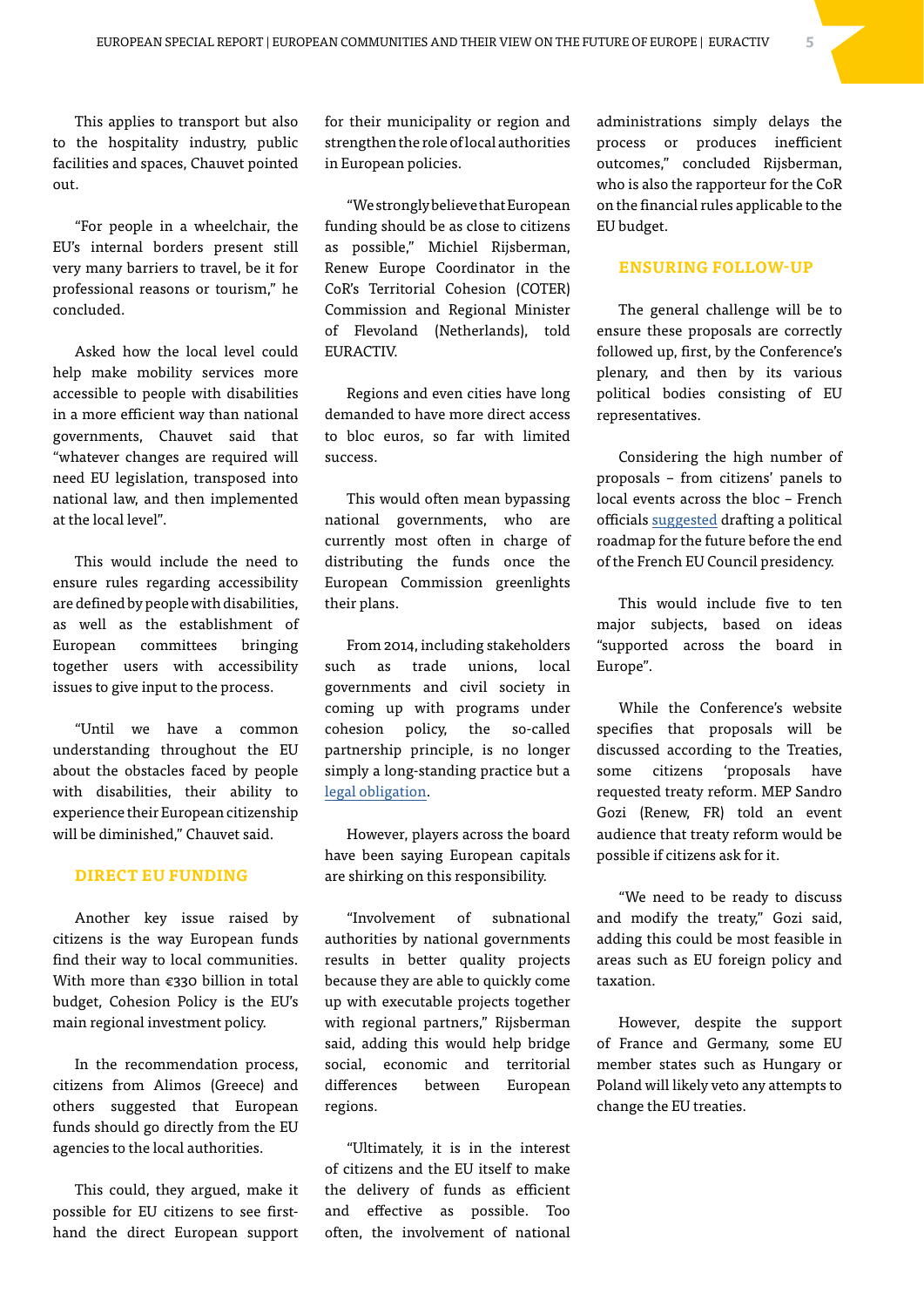# Bratislava mayor: Where national governments fail, cities step up for democracy

#### *By Michal Hudec | EURACTIV Slovakia*



#### Languages: [Deutsch](https://www.euractiv.de/section/europakompakt/news/bratislavas-buergermeister-wo-nationale-regierungen-versagen-treten-staedte-fuer-demokratie-ein/?_ga=2.63623782.837121459.1644914113-1399841842.1643883858) | [Slovak](https://euractiv.sk/section/ekonomika-a-euro/news/matus-vallo-zakladom-boja-so-zmenou-klimy-je-zmena-spravania-ludi-ale-najma-korporacii/)

**EXECUTE CONSERVING MANUS CONSERVANCE CONSERVANCE CONSERVANCE CONSERVANCE CONSERVANCE CONSERVANCE CONSERVANCE CONSERVANCE CONSERVANCE CONSERVANCE CONSERVANCE CONSERVANCE CONSERVANCE CONSERVANCE CONSERVANCE CONSERVANCE CONS** and cities, and local leaders than national governments, Matúš Vallo, the mayor of Bratislava, told EURACTIV Slovakia.

Liberal democracy is going through a challenging time. Populism, declining media freedom, minority discrimination, and other threats to democracy are rising everywhere. Cities play a crucial role in upholding democratic values, Vallo explained.

"For democracy to function, it is very important that people trust their local representatives. They should see trustworthy politics and transparent institutions in places where they live. Where national governments fail, it is the cities and regions, who stand by people and democracy," he said.

Upholding the democratic principles and liberal values is one of the main goals of the Pact of the Free Cities, a platform Vallo co-founded with the mayors of Prague, Budapest, and Warsaw in 2019.

"The Pact of Free Cities was founded in an extraordinary time when four mayors of four capital cities in Central and Eastern Europe were elected in a short time as a clear signal from voters for change and an alternative to their national governments," Vallo explained.

The mayor continued that the Pact of Free Cities proved to be a resilient platform, which is underlined by last year's expansion when 20 more cities worldwide joined.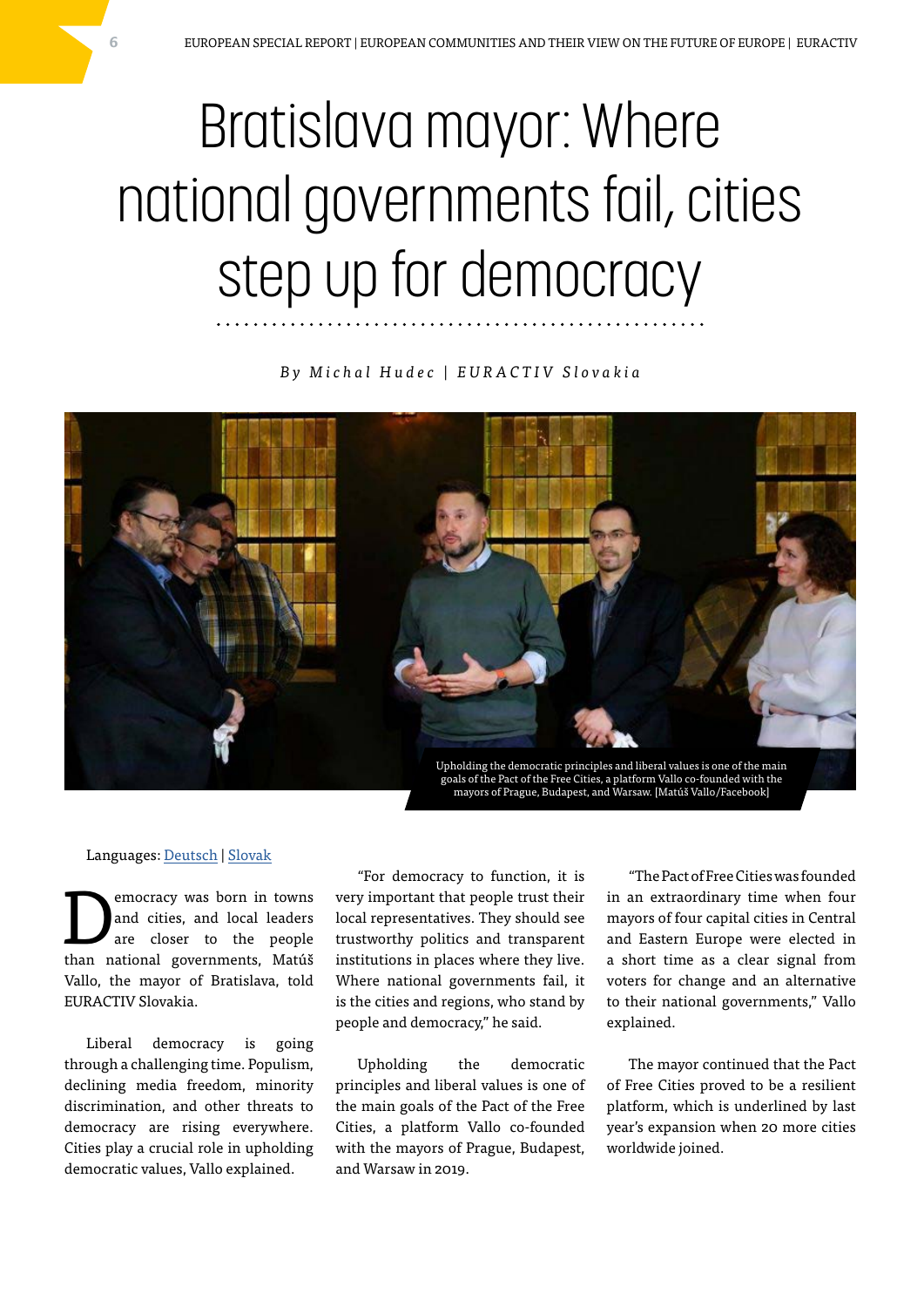This January, the expansion will continue with Brussels, Milan and Rome. In the second part of the year, a summit of the Pact is planned in Prague, as part of the Czech EU Council presidency.

Bratislava's mayor also said that cooperation among the cities is not just declarative, but they are coordinating various affairs on an everyday basis, and this cooperation extends to the lower level of city halls.

#### **LIBERAL ISLAND IN THE ILLIBERAL OCEAN**

Besides liberal values, climate change is another important topic on the Pact's agenda. Under Vallo's leadership, Bratislava has become a strong supporter of Green Deal commitments.

Currently, the fight against climate change is a cross-sectional topic felt in all other urban development areas, such as transport or urban planning, and is a vital part of strategic documents.

According to the mayor, cities are once again crucial players in the struggle against climate change as they are home to the majority of the population.

"The pandemic showed us that cities can be very effective and quick in providing pilot projects and innovative solutions to problems. Moreover, they stimulate the citizens towards responsibility and necessary change," Vallo said.

Vallo believes that radical changes in people's lives are necessary concerning climate change. Even more essential change in corporate behaviour, which should be further

stimulated by a framework set by the national governments.

#### **TRANSPORT SYSTEM NEEDS CHANGE**

In 2018, Matúš Vallo won the mayor's seat with a comprehensive "Plan Bratislava". This document will also serve as a basis for Bratislava 2030, the vision of the city for next ten years, which is currently in development. In 2030, Vallo wants Bratislava to be a "green and compassionate city".

Both documents deal with a wide range of issues with the ultimate goal of providing high-quality public spaces, sustainable forms of transport with an emphasis on public transport and cycling, and the provision of affordable rental housing.

Regarding public spaces and big projects, Vallo decided to create a Metropolitan Institute of Bratislava, responsible for the planning and implementation of various projects.

Transport has long been an issue in the city with traffic jams, unpopular public transport, and a lack of cycling infrastructure. Vallo noted that before the pandemic, approximately 40% of the population used individual transport on an everyday basis, while 60% used environmentally friendly forms of transport.

"Bratislava is preparing various activities with the aim of popularising environmentally friendly forms of transport, including new parking policy and extending the network of cycling lanes," Vallo said.

More and more European cities have recently opted for a total or partial ban of cars in the city centres.

Vallo said that the goal of Bratislava is to curtail cars in the centre, but using other methods of doing so, such as parking policy, extending cycling lanes, bus lanes and tram lines, so there will be no need to use a car.

#### **DIGITAL PLATFORMS ARE NOT AN ISSUE**

Social housing is another of the big issues that Bratislava needs to deal with. "Bratislava lags behind Visegrád capitals and European average in terms of affordable housing. I would like to see Bratislava gradually approach the European average in the share of social housing," Vallo said.

The goal is to provide affordable housing for young families, the elderly, poor people, and essential workers, such as school teachers or medical personnel. In this regard, the city is preparing construction projects for city apartment buildings and reconstructing old apartment blocks that belong to the city.

Vallo also wants to cooperate with private investors.

When asked about the influence of digital platforms offering shortterm rental services on housing. Vallo said Bratislava is not in the same position as Prague, Lisbon or other big European cities.

"We do not have data to confirm the relationship between short-term rental platforms and affordability of housing. From what we can see, Bratislava does not have the same problem, although we felt the decrease of tourists over the last two years," Vallo concluded.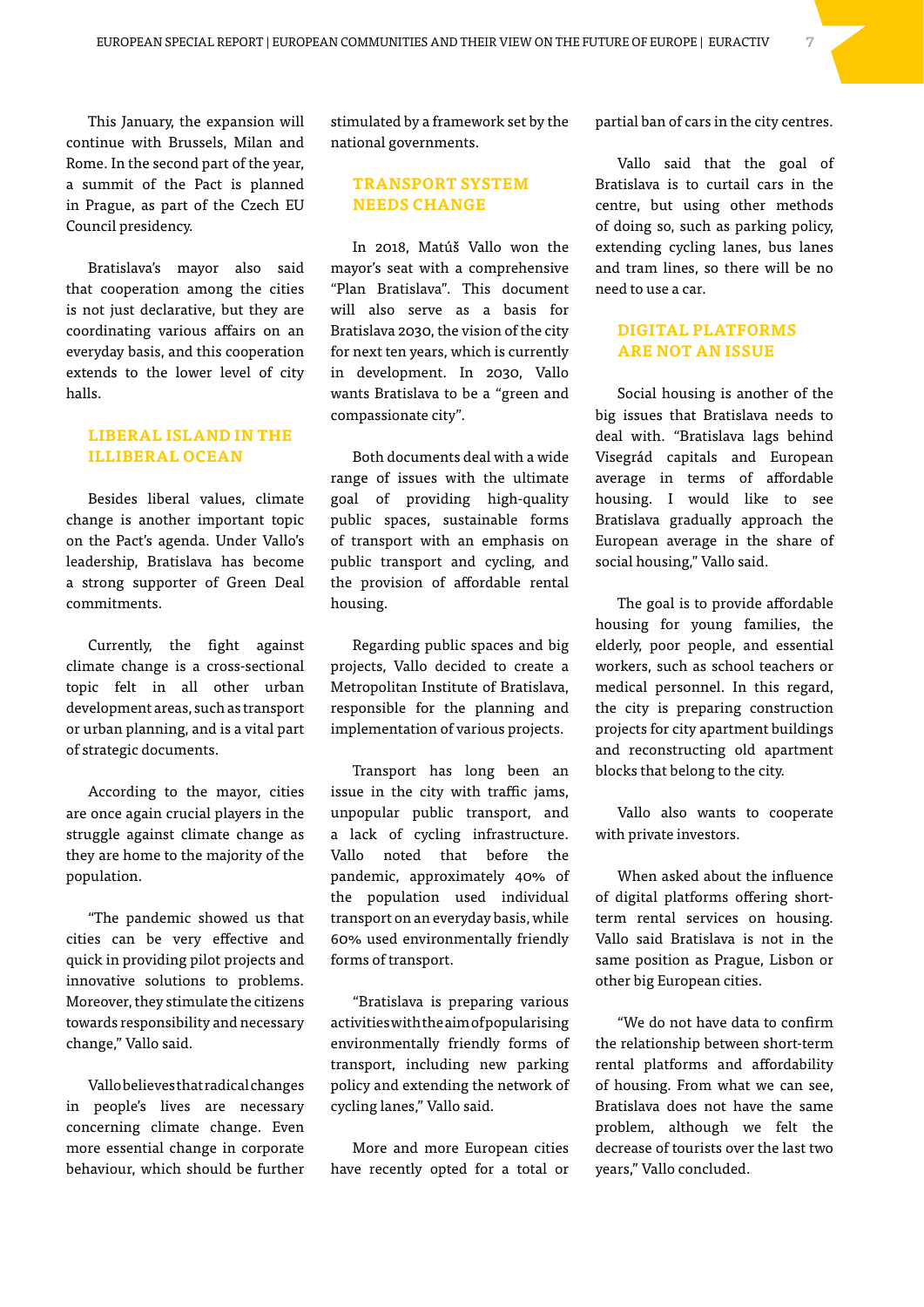## EU should not be 'just a bank account', French mayor says

#### *B y M a t h i e u P o l l e t | E U R A C T I V. f r*



#### Languages: [Français](https://www.euractiv.fr/section/politique/news/pour-le-maire-de-saint-omer-ue-ne-doit-pas-se-limiter-a-un-compte-en-banque/?_ga=2.23450227.837121459.1644914113-1399841842.1643883858)

The lected local officials are crucial<br>
in bringing the EU closer to<br>
citizens and showing them it<br>
is not just about measures funds the in bringing the EU closer to is not just about receiving funds, the mayor of the small French town of Saint-Omer told EURACTIV France in an interview.

In 2021, France had nearly 35,000 municipalities. Within these, Saint-Omer in northern France, home to 15,000 people, is linked to the EU through history and geography, mayor François Decoster explained.

"The elected representatives of the territory are a relay that is now more obvious to the European institutions," Decoster noted.

He added he had seen "a lot of changes in the attention given to us by the Commission" in the last ten years, but cautioned that while work with the European Parliament "has improved a lot", there was still work to be done with the Council.

Decoster has been mayor since 2014 and is a member of the Hautsde-France regional council. As a committed European, he also sits on the European Committee of the Regions (CoR) in the Renew group.

The CoR is a consultative body of the EU that brings together local and regional representatives from across the bloc, allowing them to make their voices heard directly by the European institutions.

"We are 1.1 million local and regional elected representatives throughout the EU. This is an extremely important group of citizens who are involved in the life of their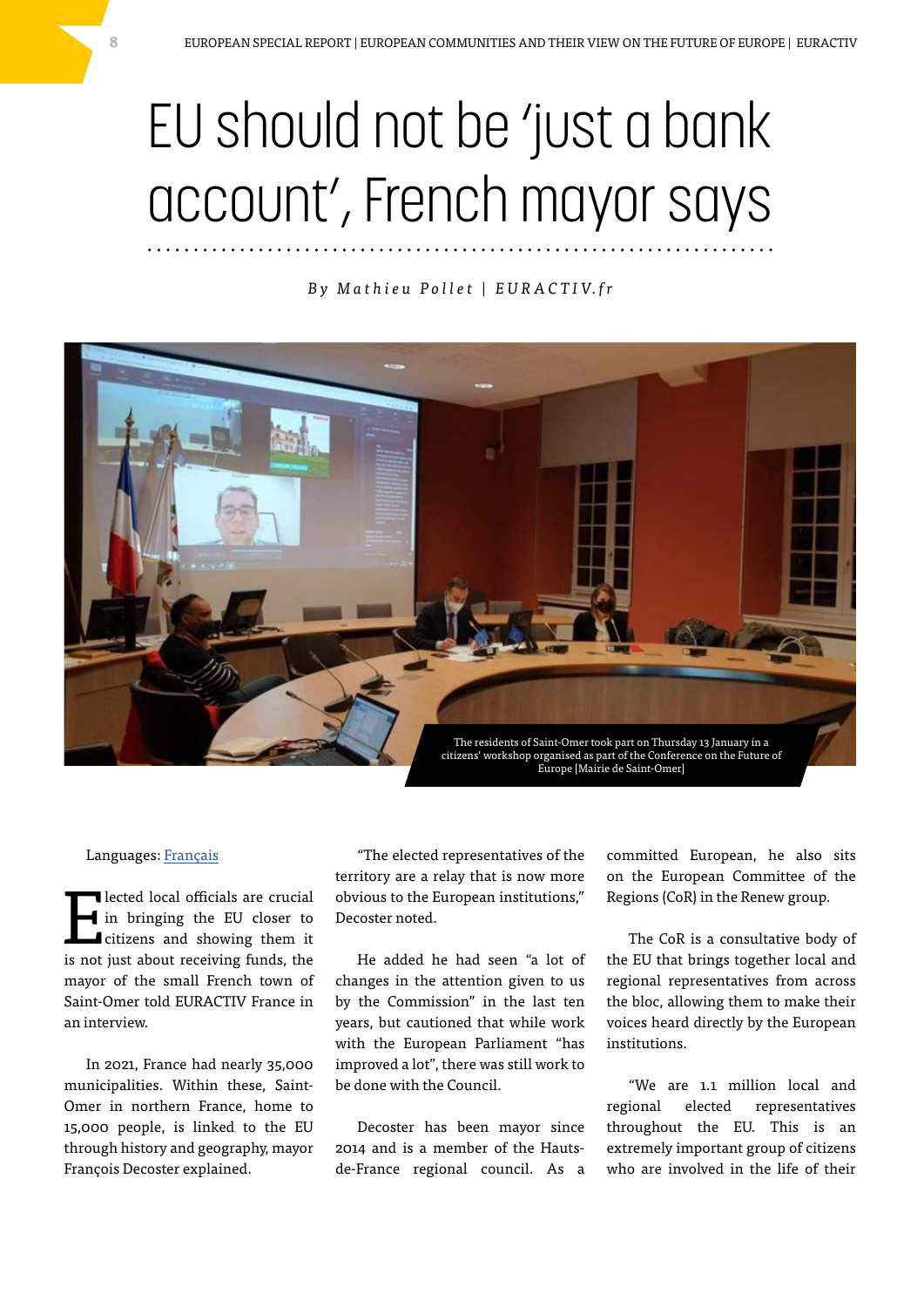territory," Decoster told EURACTIV France.

Convinced that it is essential to talk about Europe at the local level, the mayor of Saint-Omer has set up 'correspondents' to bring European news to the public.



**François DECOSTER** @fdecoster

Les #correspondants #Europe, c'est reparti sur le Pays de Saint-Omer.

Ces élus municipaux volontaires pour recevoir l'information européenne et la diffuser se réunissaient ce samedi à @VilleSaintOmer pour élaborer leur feuille de route, en particulier pendant la @PFUE2022!



**Explore what's happening on Twitter** 

Each year, he also holds a "European walk" during which fellow citizens discover buildings and infrastructure built thanks to European funds or benefitting from them daily, such as the local organisations helping young people in their integration.

But "Europe should not be limited to a bank account", warned Decoster.

#### **CONFERENCE ON THE FUTURE OF EUROPE**

The residents of Saint-Omer took part on Thursday (13 January) in a citizens' workshop organised as part of the Conference on the Future of Europe, a series of consultations intended to bring new ideas for improving the EU.

Citizens from twelve territories in eight member states were able to exchange views and come up with proposals on EU matters.

"[The participants] are still talking about it! Not as something that will bring in EU co-financing, but as a real manifestation of a common European identity," Decoster said.

They came up with three main recommendations: The EU must work to bring the European bodies and the citizens of the bloc closer together, take the lead in the fight against global warming and, finally, review its strategy for welcoming migrants by showing more "solidarity".

On this last point, the mayor of Saint-Omer noted that there is a desire for "everyone to take their share of responsibility".

At the same time, his town is located some 40 km from Calais, the site of a former major refugee camp, and he considers, not without pride, that he has "done [his] share, with great success in integration".

These observations should feed into the debates of the Conference's plenary assembly. France hopes to see the end of this democratic overhaul process, initiated in 2021, under its presidency of the EU Council.

"The Conference on the Future of Europe will not be a failure," French President Emmanuel Macron assured journalists in early January.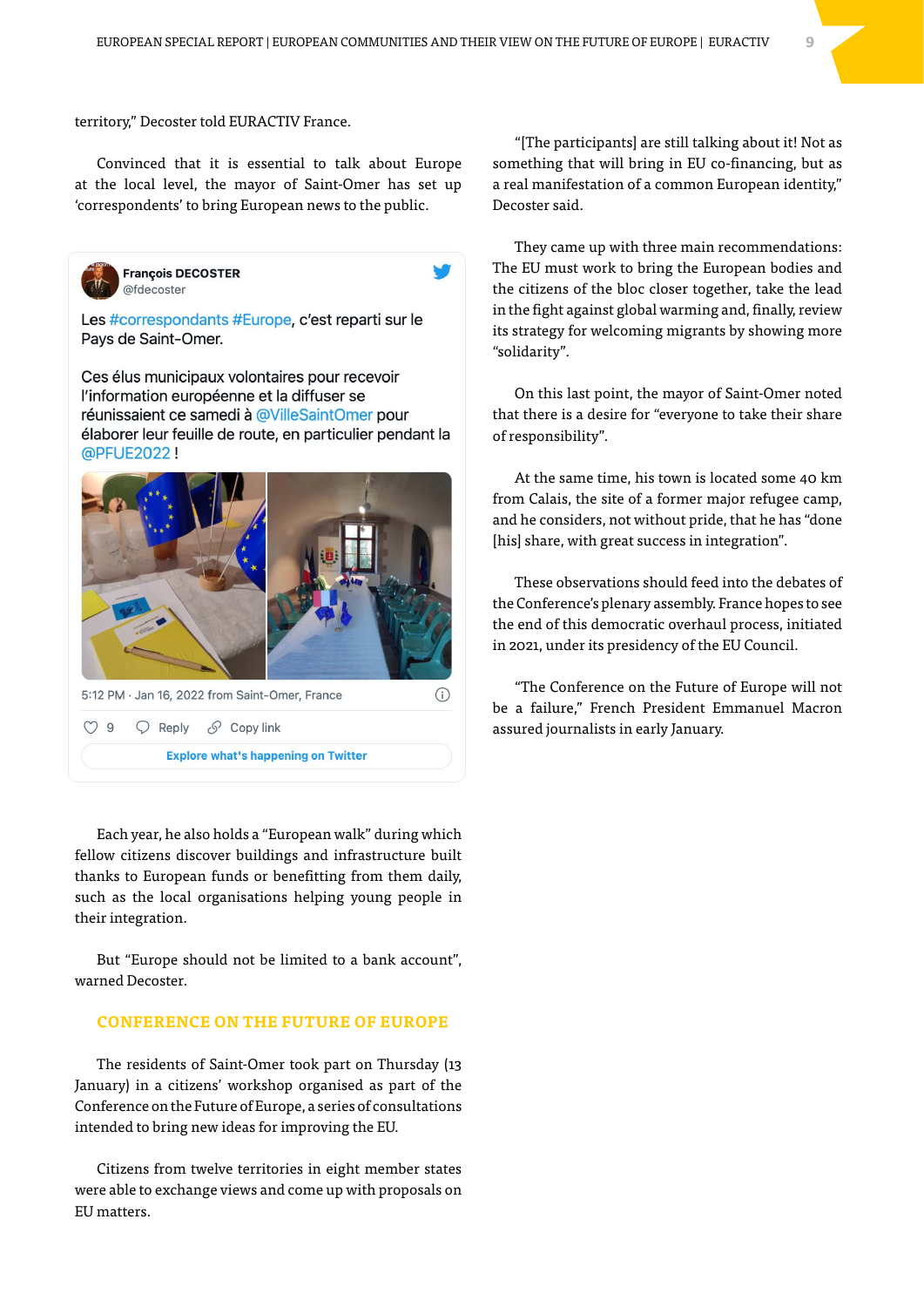#### INTERVIEW

### Germany's core industrial region aims for transformation

*B y O l i v e r N o y a n | E U R A C T I V. d e*



The state of North-Rhine-<br>Westphalia (NRW) has been<br>at the epicentre of Germany's<br>industry for contains Hermany's Westphalia (NRW) has been industry for centuries. However, amid ongoing digital and green transition, the region aims to master structural transformation to stay competitive, Dietmar Brockes, Chairman of the Committee for Europe and International Affairs in NRW, told EURACTIV in an interview.

While many regions in Europe face the challenge of adjusting to the

decarbonisation of their industries and leveraging the potential of new digital technologies, the industrybased state of NRW is particularly impacted.

"I would argue that North Rhine-Westphalia is actually the transformation region in Europe and that we are undergoing the greatest structural change here," Brockes, who also acts as the spokesperson of the liberal FDP for Industry and Energy in NRW, emphasised.

However, the ongoing change also bear great potential for Germany's most populous state.

"We must also set the path in such a way that it is achievable and that we can hold our own in global competition. And that's why it's important for me that we also rely on bridging technology," Brockes stated.

Brockes emphasised the "role model function" of NRW as it is "the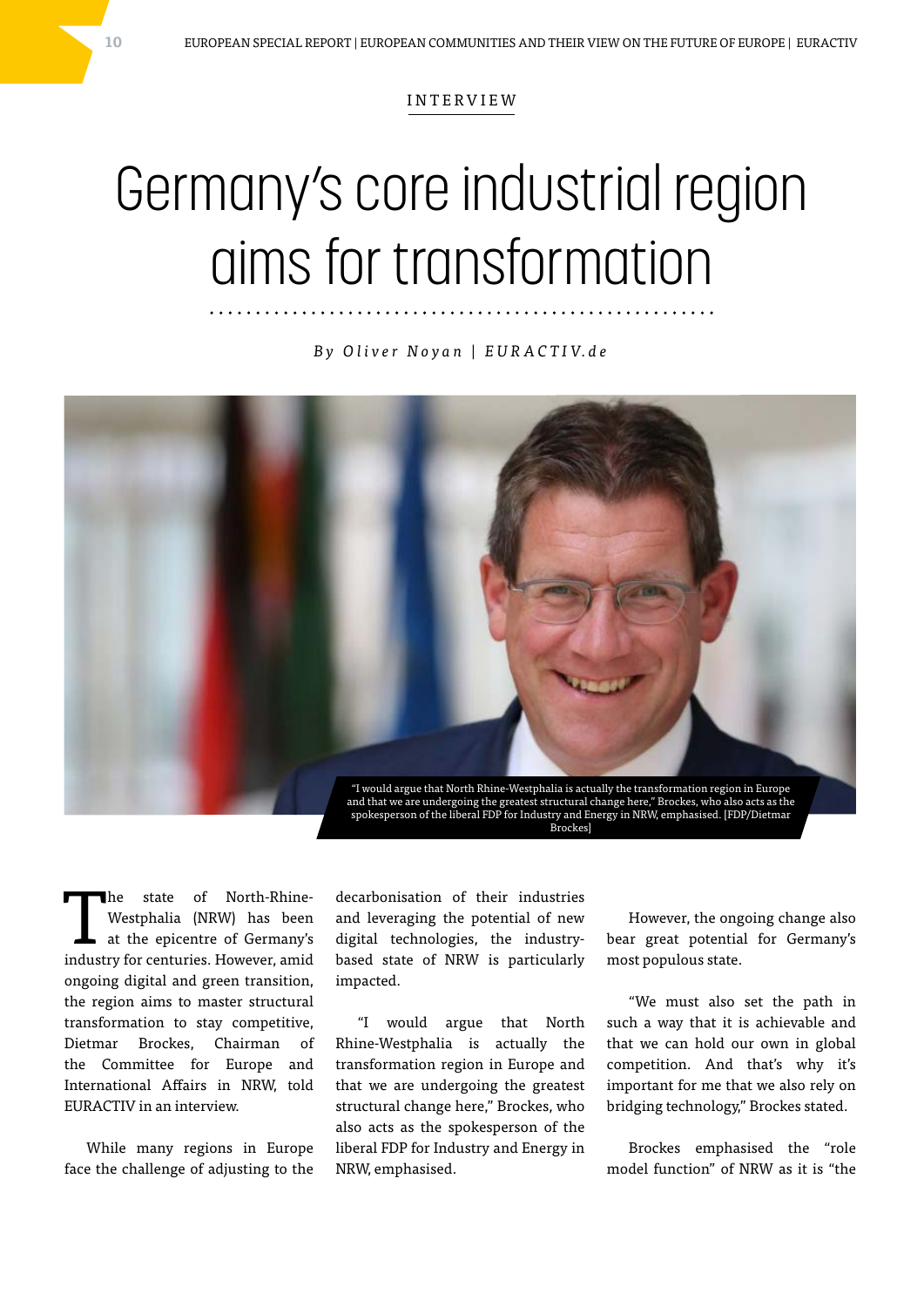industrial state in Europe."

"I don't think there is any other place where more energy is produced and consumed at the same time," Brockes argued.

#### **FROM COAL TO RENEWABLES?**

NRW has been Germany's biggest producer of coal for decades. While the lion's share of the state's coal industry was rooted in hard coal in the nineties, NRW has already successfully switched to brown coal production.

"We have already successfully phased out hard coal mining, which is why we see the current structural change as a major opportunity and challenge," Brockes emphasised.

The next big energy transition is already underway, as the German government plans to phase out brown coal by 2030 to reach its climate neutrality goal.

In mid-2021, the state government set the goal of 50% of its energy production from renewables. However, the path to the decarbonisation of electricity production is still rocky, as currently, only around 17% comes from renewable energy sources.

"Of course, this is a major challenge, but we also want to transform our industries accordingly through innovation," Brockes said.

NRW aims to retain its "industry leadership in Europe" and develop into the "most innovative industry region in the world" by heavily investing in cutting-edge technologies that are carbon neutral

and digitalised.

One of the critical elements of this transition is hydrogen. "For example, we want to switch to hydrogen-based steel production," Brockes said. While this would entail being more reliant on hydrogen imports, Brockes stated that NRW aims at retaining its technological leadership "as we are currently having it in the most advanced coal-fired power plants."

To make the green transition a success, NRW wants to tap into the potential of its highly skilled working force, which is currently working in the coal sector. "That's why we need skilled workers. For this, we need the qualification of people who are already working in the energy sector," he stressed.

#### **SHARING OF BEST PRACTICES**

 The region is also closely collaborating with other European regions to share best practices. NRW is especially building on its partnerships in the so-called Weimar Triangle, including the Polish region of Silesia and the French Hauts-de-France.

"Especially Silesia is facing similar challenges regarding the structural change of its industries," Brockes said.

However, NRW is also in close exchange with other regions and European networks; for instance, the [Automotive Intergroup,](https://www.euractiv.com/section/politics/interview/germanys-core-industrial-region-aims-for-transformation/%20Nord%20Pas%20de%20Calais-Picardie) which was launched by the Committee of Regions and provides a platform for discussing the future of the automotive industry between local and regional authorities.

Furthermore, NRW is also working

on a new partnership agreement with Piedmont in Italy, which shares "similar industrial structures" with North-Rhine-Westphalia.

"These are all platforms where we are happy to be involved in order to promote exchange, and I like to see these intensified even further in the future," Brockes concluded.

However, Brockes insists that NRW remains the model region for the industrial transformation.

"At the moment, I think that quite a lot of people look to us and copy and adopt things from us," he emphasised.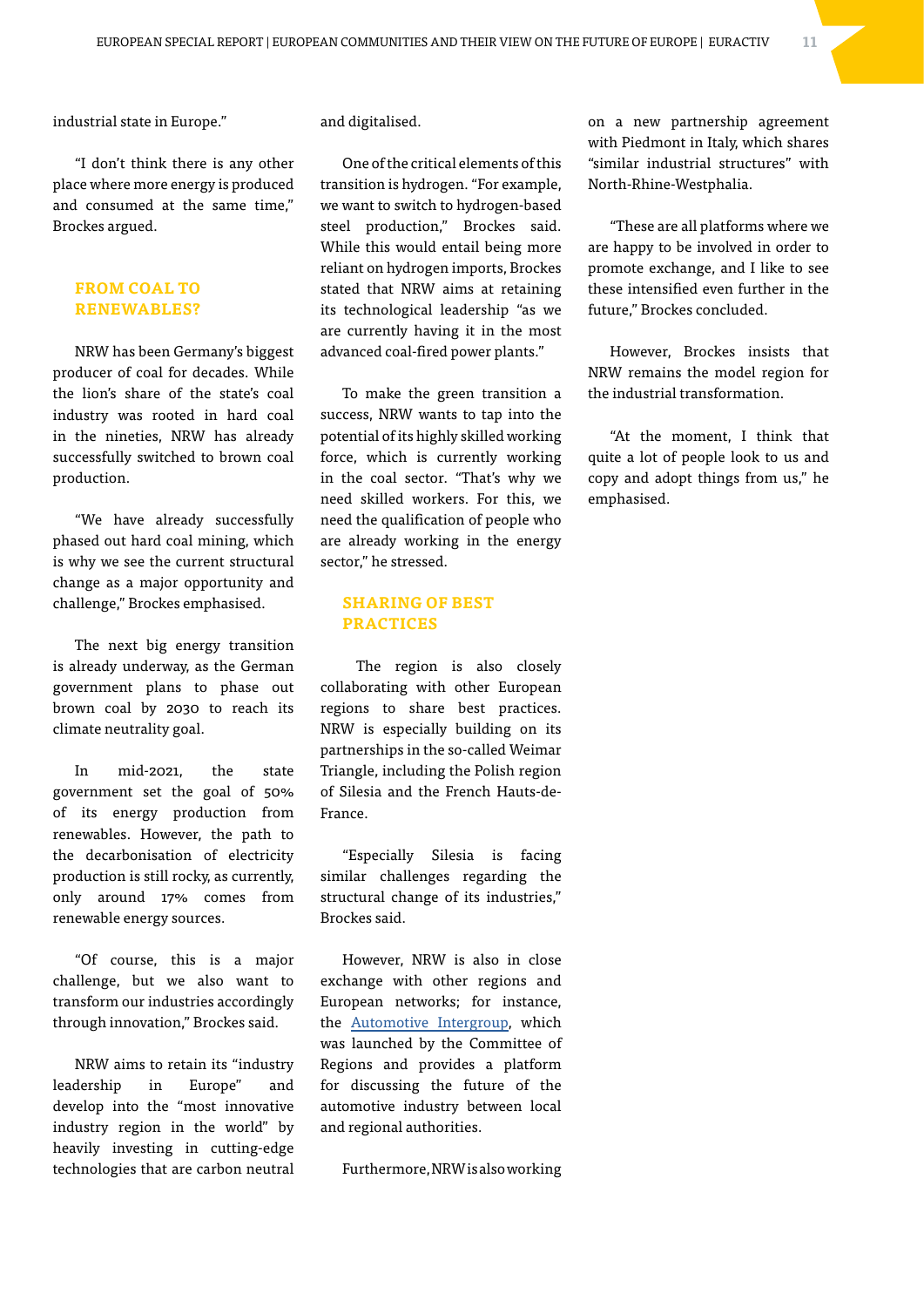## La Rioja representative: Future of Europe linked to future of regions

*By María Moya | [euroefe](https://www.euractiv.com/content_providers/euroefe/)*



#### Languages: [Spanish](https://euroefe.euractiv.es/section/europa-de-las-regiones/linksdossier/pablo-baena-de-ciudadanos-la-rioja-el-futuro-de-europa-pasa-por-el-futuro-de-sus-regiones/)

I nvolving regions in decisionmaking processes at the European level is essential to ensure that policy measures are adapted to their unique particularities, **Ciudadano's spokesperson at La Rioja regional parliament**, Pablo Baena, told EURACTIV's partner EFE in an interview.

Local citizens' panels at the

Conference on the Future of Europe (CoFoE) indicate an appetite for ambitious EU reforms and demonstrate many policies could also benefit from a bottom-up, regional approach. One example of regions that can benefit from such an approach is La Rioja (Spain).

"Talking about the development of Europe or its future" inevitably implies "talking about the future of the regions of Europe", Baena explains.

Baena commented that the demographic situation in many rural areas is one of the most pressing and significant problems in Europe's regions.

Rural areas account for almost 30% of the EU's population, equating to 137 million people. But this number is decreasing, leading to shrinking communities, ageing populations, and a lack of investment in these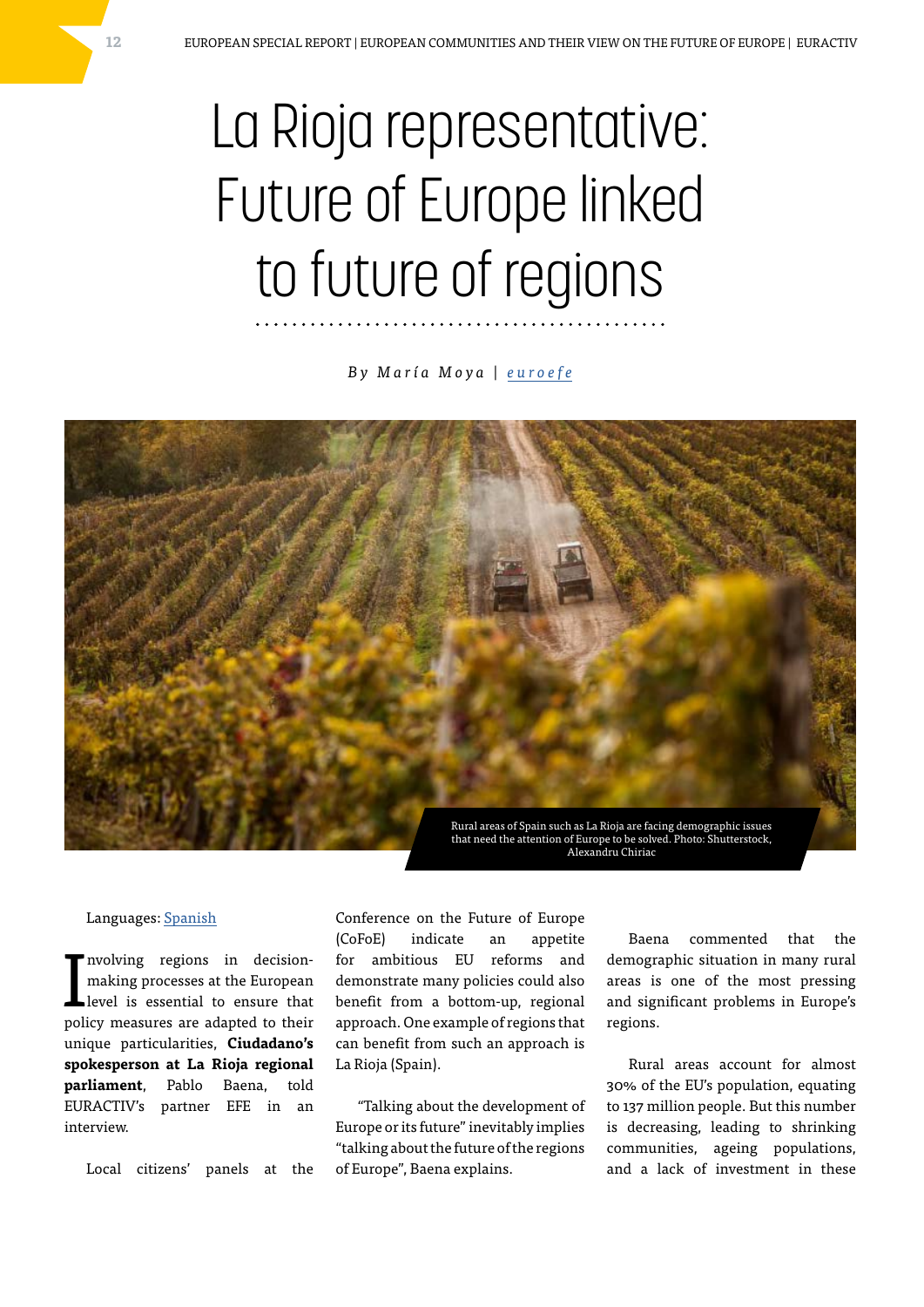areas. This is driven primarily by citizens looking for better economic opportunities and access to services, education, and professional facilities not adequately provided locally.

Preventing a "mass exodus" to cities, tackling the progressive ageing of farmers in rural areas and strengthening all economic sectors pose significant challenges, Baena added.

In his view, one primary goal for the future should be guaranteeing the availability of services to citizens living in rural areas. For example, fast internet connections are essential, enabling citizens to "choose the option they want".

According to the Spanish National Geographic Institute, in La Rioja – the second smallest region in Spain after the Balearic Islands – almost half of its 319,796 population live in the capital, Logroño. The rest are distributed among 174 municipalities.

"Apart from its capital, La Rioja is a rural region," Baena said.

While La Rioja does not have the lowest population density in Spain, it is well below the national average: 62.6 inhabitants per square kilometre, compared to Spain's 84. In the EU, the number of inhabitants per square kilometre [is 109.](https://ec.europa.eu/eurostat/statistics-explained/index.php?title=Population_statistics_at_regional_level#Regional_populations)

#### **RURAL GAP**

"(…) Despite being a very small region, we have a problem of depopulation", says Baena, adding that "distances are small" within the territory, but "there are big differences between the capital and the municipalities."

A large part of La Rioja's GDP comes from producing and exporting high-quality wines, particularly the internationally renowned and wellconsolidated trademark "Rioja".

The "red miracle" of La Rioja is possible thanks to the "efforts of farmers and wine producers", an element directly linked to La Rioja's own "rural" tradition, which should be preserved, Baena stressed. But one of the problems facing the region is young people and families are not attracted to this kind of job and are keen to move to the city.

Future political strategies should "facilitate" and create adequate conditions so that people living there "are not forced to leave".

Also, ensuring fast internet access for all and good transport infrastructures is essential, Baena said, adding it facilitates "the creation of new business models, Tele training, telemedicine" and new services provided by public and private sectors separately or together.

Correcting the deficit in transport infrastructures is also key as it "makes life easier for citizens" and contributes "to the industrial development" of the region, where several factories have closed in recent years.

#### **RAILWAY CORRIDORS**

According to Baena, Europe "betting on the development of railway corridors" is very positive. Trains can be considered "green" and sustainable not only for passenger transport but to boost "logistics and industrial competitiveness" as well.

"It would be essential for La Rioja, to boost the modernisation of the Cantabrian-Mediterranean railway corridor (…)", Baena stressed.

The representative added that the EU's [Next Generation recovery](https://europa.eu/next-generation-eu/index_en)  [plan](https://europa.eu/next-generation-eu/index_en) is an opportunity to sustain the population in rural areas and contribute to developing La Rioja for the future.

However, Baena considers that the EU should continue its "gigantic effort" to ensure that citizens in the regions "are aware of and close to the institutions", an issue for which both the Committee of the Regions and the Conference on the Future of Europe can be an essential tool.

"If the future of Europe depends on the future of its regions, we are talking about the future of the citizens of La Rioja, Spain and Europe," he said.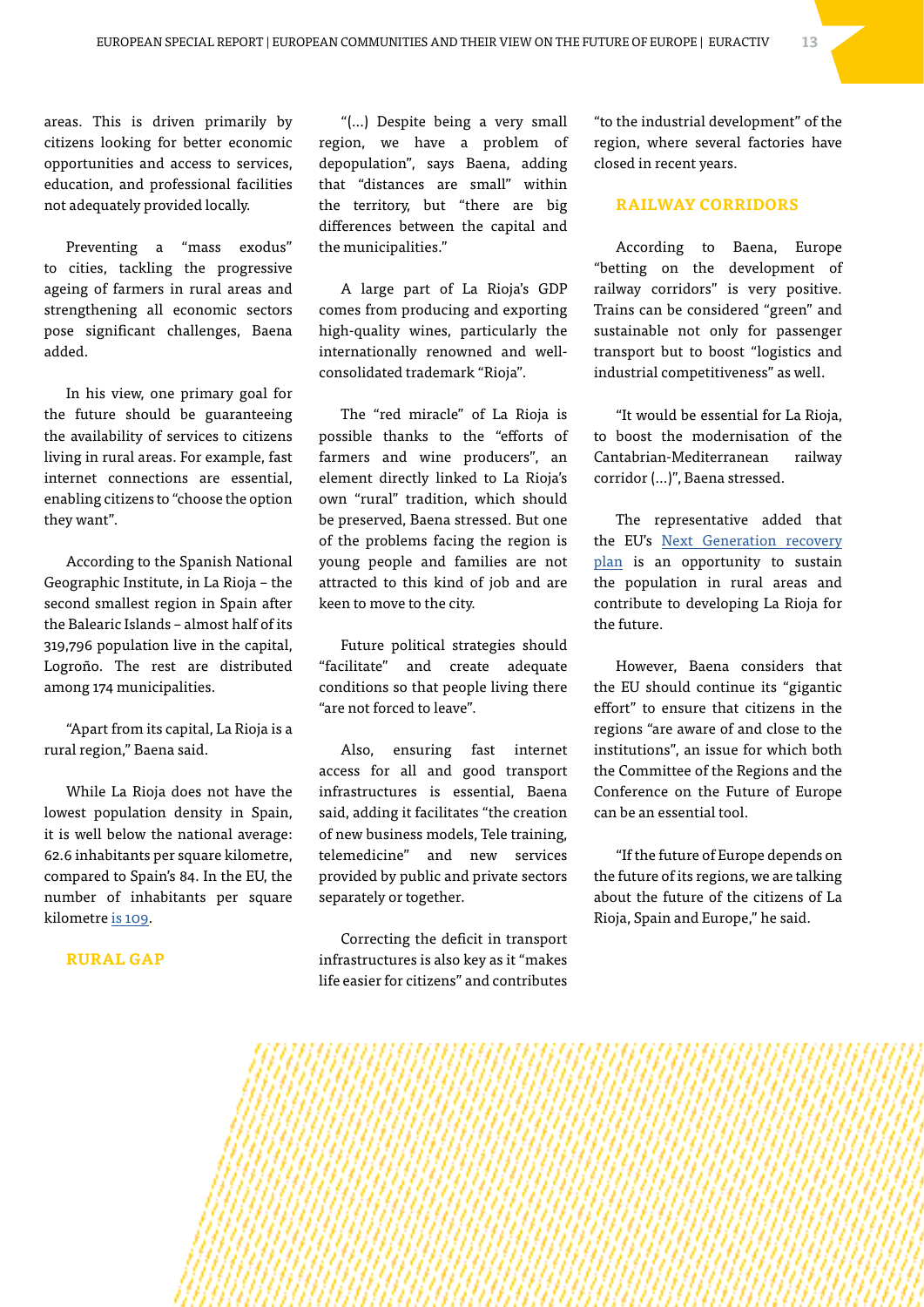### Changing the lives of Bulgaria's mountainous communities

*B y K r a s s e n N i k o l o v | E U R A C T I V. b g*



**B**ulgaria's mountain region of<br>trend of depopulation, and<br>its sitings are babing forward to a Dzhebel is bucking the general its citizens are looking forward to a bright future fuelled with tourism and innovation. In an interview with EURACTIV Bulgaria, Mayor Nedzhmi Ali explained what he has in store for the gem of the Rhodopes in the short, medium, and long term.

*Nedzhmi Ali is a Bulgarian politician of Bulgarian-Turkish descent, a former member of the European Parliament (MEP) and a former member of the Bulgarian parliament. He is a member of the Movement for Rights and Freedoms, part of the Alliance of Liberals and Democrats for Europe (ALDE). Ali was born in the Dzhebel municipality and is now its mayor.*

*Why did a politician with a long experience in European institutions and the Bulgarian Parliament run for mayor of a small mountain town like Dzhebel?*

The reasons for accepting this next challenge are not one or two. One of the main motives is my sense of duty to the people who have supported me for years. I have felt that they have been proud of me throughout my life in politics. Another, no less critical motive is that one should not run away from challenges. And, of course, there was the expectation of my fellow citizens. I took the responsibility of responding to the expectation of change. They saw in me a person with extensive experience in politics, government and life who could wake

up Dzhebel from its slumber.

#### *What can be done with the resources you have in the municipality? What is the Dzhebel Plan?*

I was one of the few mayoral candidates with a management programme. I daresay it exceeded one five-year term. That is why the programme for the development of Dzhebel had short-term, mediumterm and long-term goals.

The most urgent tasks were set in the short-term program. They have been neglected for years, and fellow citizens expected urgent solutions. I had set a goal in the short-term programmes for the citizens to feel the change in their lives. And this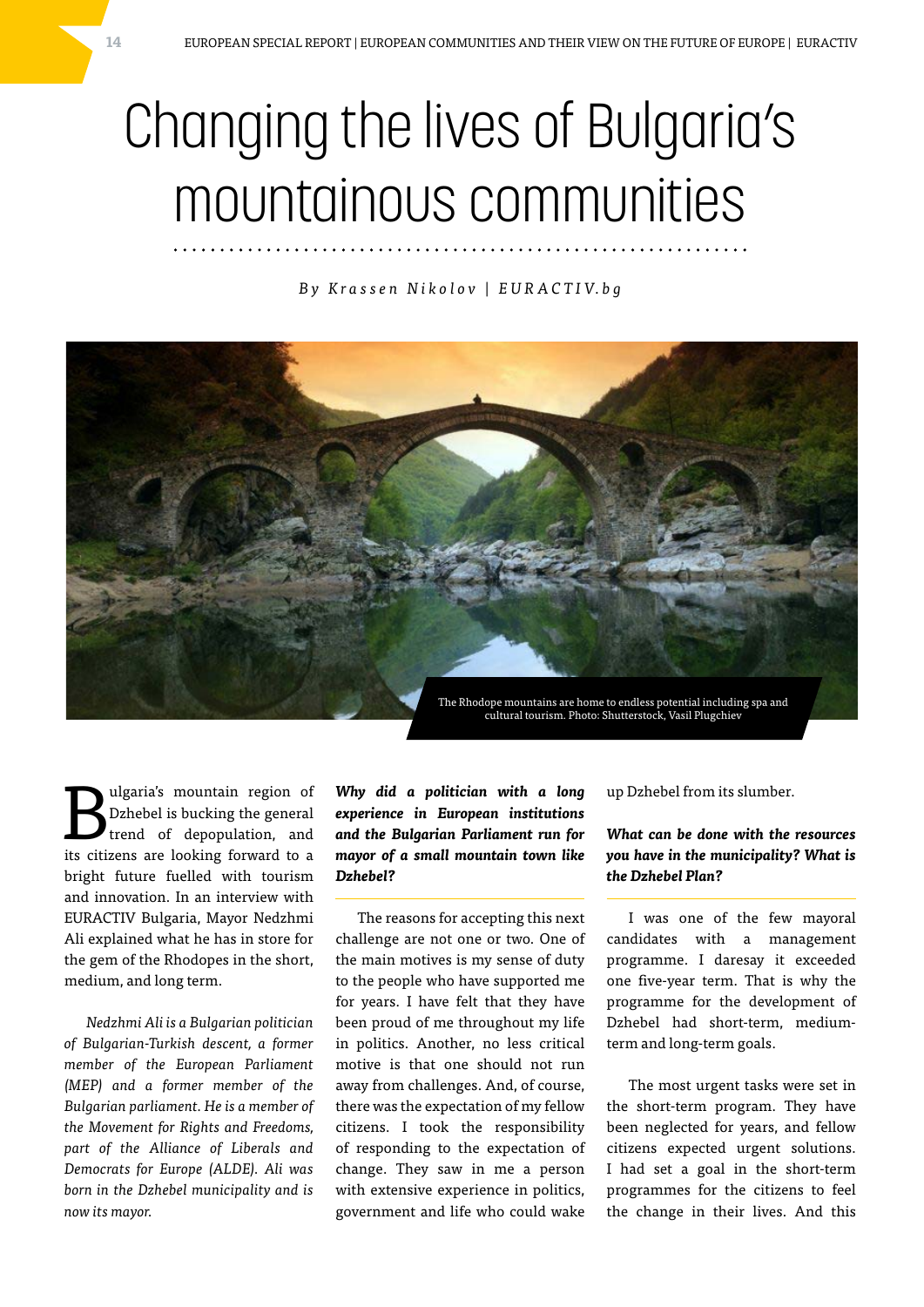happened at the beginning of the second year of my term.

Municipalities like Dzhebel indeed have minimal resources. Revenues from local taxes and fees of local people from Dzhebel contribute only 10-15% of the municipal budget. On the other hand, this turned out to motivate searching and finding alternative solutions. This provoked my professionalism – to find opportunities in crises.

We had to urgently solve the water supply issue, the asphalting of the internal street network, improving the street lighting, street network and inter-block spaces… All these are quickly solved problems.

Many sports facilities were also built. For the first time in many years, the people of Dzhebel saw a change in every corner of the municipality.

*The region of the Eastern Rhodopes Mountains in Bulgaria has been known for centuries for cultivating high-quality tobacco, but now an alternative is being sought. Is there an alternative?*

Yes, tobacco production ended many years ago, but the decrease in tobacco consumption is a global trend. Municipalities like Dzhebel have also lost a traditional culture typical of the Rhodopes.

At the same time, the young generation is oriented towards new technologies and has found realisation in large IT companies. There are also alternatives put forward by the municipality – balneotherapy and cultural and historical tourism.

These are the available natural resources of Dzhebel, and they are development priorities. In the field of tourism, first, we took the necessary

steps to transfer the medieval fortress of Ustra from the ministry of culture to Dzhebel for the management and administration for 10 years.

The sites of national and local importance here and the mineral spring are a good prerequisite for the municipality's development. But the pandemic meant we did not achieve the expected level of investment, and the construction of hotels with spa complexes is expected to be realised after the pandemic. This will give a solid boost to the local economy.

#### *How does Dzhebel use the opportunities of EU funds?*

We have joint projects with Ardino [*a neighbouring small municipality in the Rhodope Mountains*] because we must use every opportunity to obtain funding, implement ideas and collaborate.

With European funds, we are improving the parks and developing the tourist attractions in the area. We have three natural and archaeological sites of national importance, but we want to establish spa tourism, and there is interest from investors.

#### *So the focus will be on tourism?*

Yes, because we are a border region with Turkey and Greece, which provides opportunities and the unique privilege of travelling freely and quickly to the Aegean Sea in Greece and Istanbul. On the other hand, tourists can easily visit us from both countries.

#### *Dzhebel is a mountain town with a population of 4,000. How come it is not depopulated like many other similar Bulgarian towns?*

Our development program has stimulated the construction sector. Investment in the construction of residential buildings is an excellent example in this regard.

Depopulation, which is observed in some regions of northern Bulgaria, is not characteristic of us. I am happy that Dzhebel is not depopulating.

#### *Are you supported by the central government – now and during previous governments?*

We are at the start of a new EU programming period. Politicians must find a common language when it is in the public interest. So I count on and hope for good dialogue and cooperation with the new government. We, the local government representatives, will do what is necessary to develop the regions at all levels – national and European.

#### *Does the experience in the European Parliament and the contacts you have in Brussels and Strasbourg help you?*

Any experience counts – whether it is in local, central or European governance. My experience in Brussels and Strasbourg is reflected in the depth and perspective of the management programme.

In addition to these contacts, I am currently expanding and strengthening my connections with colleagues from these institutions as a member of the Committee of the Regions and the Renew Europe Bureau of the Committee of the Regions. The combination of being a mayor and a member of the Renew Europe Bureau provides an opportunity to implement policies that contribute to solving regional, national and European issues.